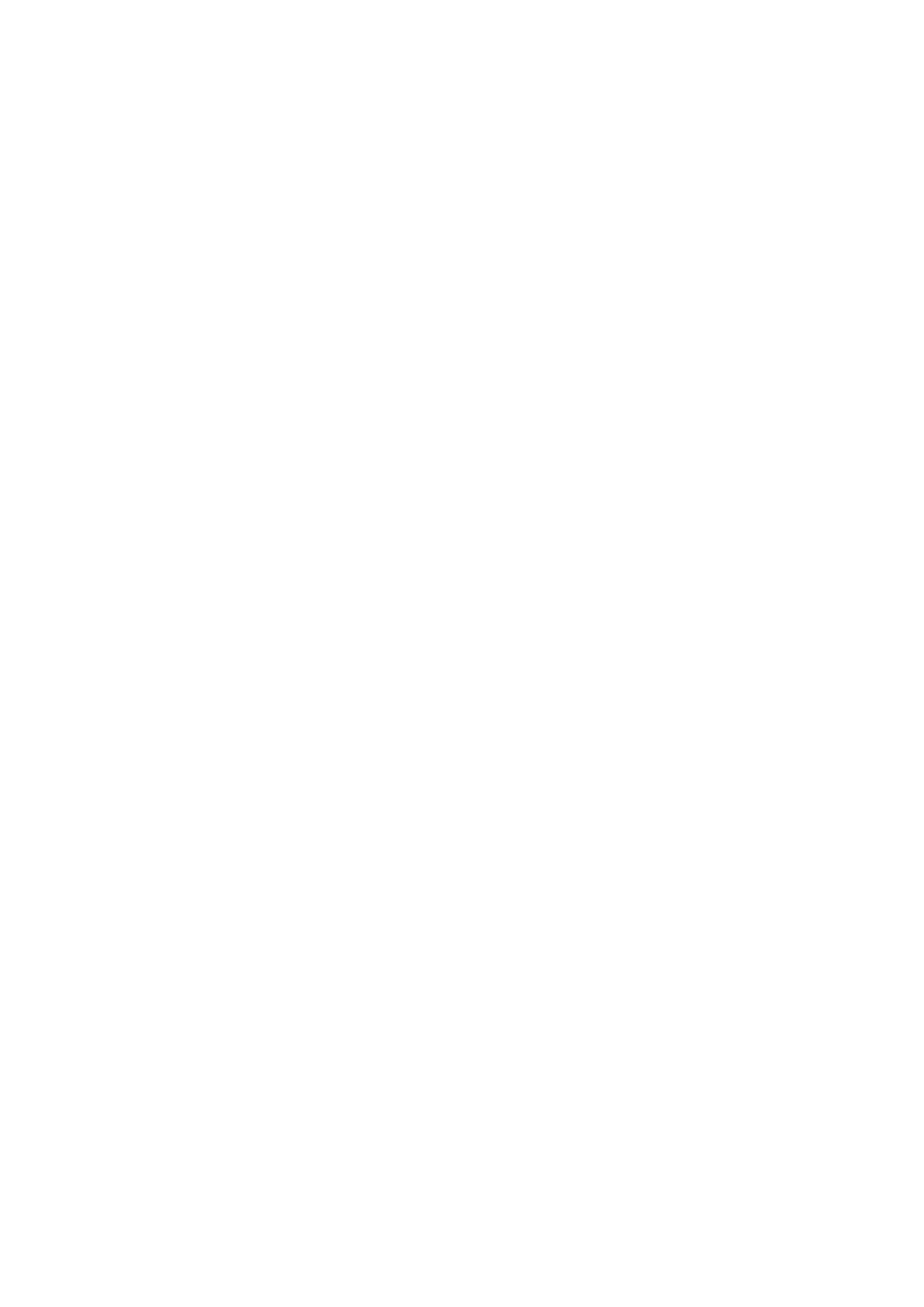A laboratory-confirmed CRS case is an infant with a positive blood test for rubella IgM who has clinicallyconfirmed CRS. An infant with a positive blood test for rubella IgM who does not have clinically confirmed CRS is classified as having congenital rubella infection $18$ .

The surveillance and laboratory information which is captured using a standard case investigation form is later entered into a computerized database at each sentinel site, and is shared with WHO on a monthly basis. We reviewed the sentinel surveillance data submitted from the 4 countries (Burkina Faso, Rwanda, Zimbabwe, Zambia, Tanzania) that had regularly shared data with the WHO. We used descriptive analysis to characterize the demographic and clinical characteristics of the cases.

## **Results**

A total of 383 suspected cases of CRS were notified from the 5 countries as of December 2016. Tanzania reported 152 suspected cases while 143 were reported from Zimbabwe. Fifty five percent of the suspected cases (211 out of 383) were classified as discarded (not CRS cases) as per the case classification algorithm, while 52 were laboratory confirmed and 67 were confirmed on clinical grounds. (Table 1)

|                        | Clinically<br>confirmed<br><b>CRS</b> | Lab<br>confirmed<br><b>CRS</b> | Congenital<br>Rubella<br>Infection | <b>Discarded</b> | Not<br>classified | <b>TOTAL</b> |
|------------------------|---------------------------------------|--------------------------------|------------------------------------|------------------|-------------------|--------------|
| <b>Burkina</b><br>Faso | $\Omega$                              | 0                              | 0                                  | 28               | 41                | 69           |
| Rwanda                 | 0                                     | 0                              | 0                                  | 5                | $\Omega$          | 5            |
| Tanzania               | 48                                    | 17                             | 0                                  | 83               | 4                 | 152          |
| Zambia                 | 3                                     | 3                              | $\Omega$                           | 0                | 8                 | 14           |
| Zimbabwe               | 16                                    | 32                             | $\Omega$                           | 95               | $\Omega$          | 143          |
| <b>TOTAL</b>           | 67                                    | 52                             |                                    | 211              | 53                | 383          |

**Table 1.** Classification of suspected cases of CRS by country. 2012 – 2016.

The clinical picture of the suspected cases indicates that 51% were reported with a congenital heart disease, while 22 had cataracts. Hearing impairment was reported in only 5% of the suspected cases. Among the group B clinical signs, microcephaly was reported in 32% and neonatal

**Table 2.** Clinical signs in 383 suspected CRS cases. 2012 – 2016. Sentinel sites in 5 countries in AFR.

| Clinical sign |                                 | Number of<br>cases | % cases |
|---------------|---------------------------------|--------------------|---------|
| Group A       | <b>Congenital Heart Disease</b> | 195                | 51%     |
|               | Cataracts                       | 83                 | 22%     |
|               | Pigmentary retinopathy          | 26                 | 7%      |
|               | Glaucoma                        | 22                 | 6%      |
|               | Hearing impairment              | 20                 | 5%      |
| Group B       | Microcephaly                    | 121                | 32%     |
|               | Jaundice                        | 113                | 30%     |
|               | Splenomegaly                    | 80                 | 21%     |
|               | Purpura                         | 54                 | 14%     |
|               | Mental retardation              | 16                 | 4%      |
|               | Radiolucent bone disease        | 10                 | 3%      |
|               | Meningo-encephalitis            | 7                  | 2%      |

jaundice in 30%. (Table 2). A history of maternal febrile rash during pregnancy was elicited in only 41 (10.7%) of the suspected cases.

**Table 3.** Confirmed cases of CRS by country by year.

|              | 2012 | 2013 | 2014           | 2015 | 2016 | <b>TOTAL</b> |
|--------------|------|------|----------------|------|------|--------------|
| Burkina Faso |      |      |                | 0    | 0    | 0            |
| Rwanda       |      |      |                | 0    | 0    | 0            |
| Tanzania     |      |      | 20             | 44   | 1    | 65           |
| Zambia       |      |      | 1              | 5    | U    | 6            |
| Zimbabwe     | 14   | 6    | $\overline{2}$ | 20   | 6    | 48           |
| Total        | 14   | 6    | 23             | 69   |      | 119          |

Out of the 119 confirmed CRS cases, 65 were from Tanzania and 48 were reported from Zimbabwe, while Burkina Faso and Rwanda did not have any confirmed case. (Table 3) Burkina Faso did not classify 41 of the reported 69 cases, and these make up the majority of the 53 cases that were not classified at all in the databases from the respective sentinel surveillance sites. (Table 1) The majority (43%) of confirmed CRS cases were in the age group 6 – 11 months, while 21 were newborns. (Table 4)

**Table 4.** Confirmed cases of CRS by age group. 2012 – 2016. Sentinel surveillance in 5 countries.

|                        | $0 - 28$<br>days | $1 - 5$<br>months | $6 - 11$<br>months | 1 year or<br>more of<br>age | Age<br>missing | Total |
|------------------------|------------------|-------------------|--------------------|-----------------------------|----------------|-------|
| <b>Burkina</b><br>Faso | 0                | 0                 | 0                  | 0                           | 0              | 0     |
| Rwanda                 | 0                | 0                 | $\Omega$           | 0                           | 0              | 0     |
| Tanzania               | 5                | 15                | 44                 | 0                           | 1              | 65    |
| Zambia                 | $\overline{2}$   | 0                 | 3                  | 0                           | 1              | 6     |
| Zimbabwe               | 14               | 20                | 4                  | 2                           | 8              | 48    |
| Total                  | 21               | 35                | 51                 | $\mathcal{P}$               | 10             | 119   |

The most common major clinical manifestation (Group A) among the confirmed cases is congenital heart disease (72%) followed by cataracts (32%) and glaucoma (10%). Among the Group B manifestations, microcephaly and splenomegaly were detected in 34% and 25% of the confirmed cases respectively. (Table 5)

**Table 5.** Clinical presentation in the 119 confirmed cases of CRS in 5 countries. 2012 – 2016.

| Clinical sign |                                 | Number of<br>cases | % cases |
|---------------|---------------------------------|--------------------|---------|
| Group A       | <b>Congenital Heart Disease</b> | 86                 | 72%     |
|               | Cataracts                       | 38                 | 32%     |
|               | Glaucoma                        | 12                 | 10%     |
|               | Hearing impairment              | 6                  | 5%      |
|               | Pigmentary retinopathy          | 1                  | 1%      |
| Group B       | Microcephaly                    | 40                 | 34%     |
|               | Splenomegaly                    | 30                 | 25%     |
|               | Jaundice                        | 16                 | 13%     |
|               | Purpura                         | 14                 | 12%     |
|               | Mental retardation              | 10                 | 8%      |
|               | Meningo-encephalitis            | 4                  | 3%      |
|               | Radiolucent bone disease        | n                  | 0%      |